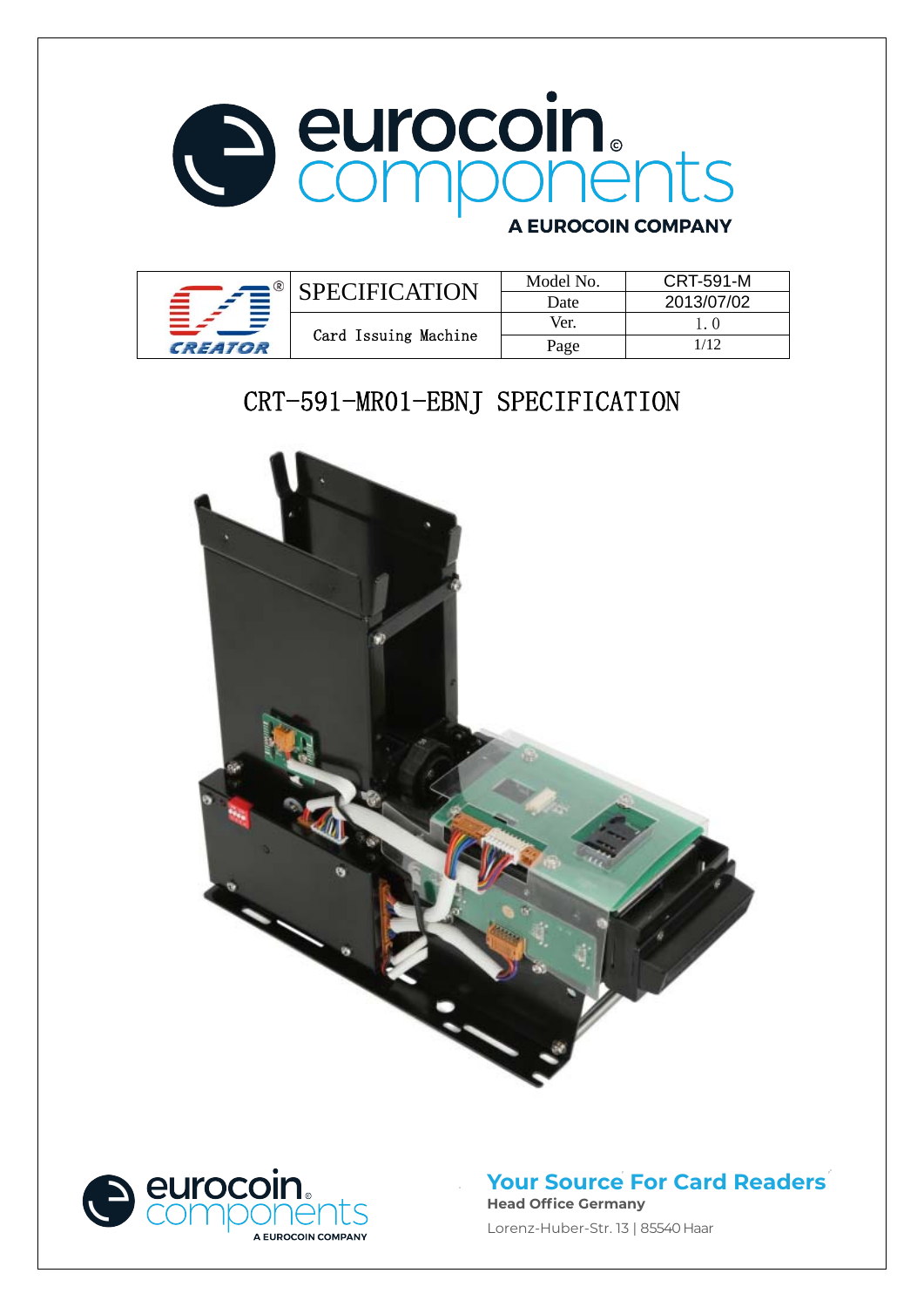|         | PECIFICATION         | Model No.<br>Date | <b>CRT-591-M</b><br>2013/07/02 |
|---------|----------------------|-------------------|--------------------------------|
|         |                      | Ver.              |                                |
| CREATOR | Card Issuing Machine |                   | 2/12                           |

#### REVISION HISTORY RECORD

| Version   Date | Content                         |
|----------------|---------------------------------|
| 1.0            | $2013.07.02$ First time release |
|                |                                 |
|                |                                 |



#### **Your Source For Card Readers Head Office Germany**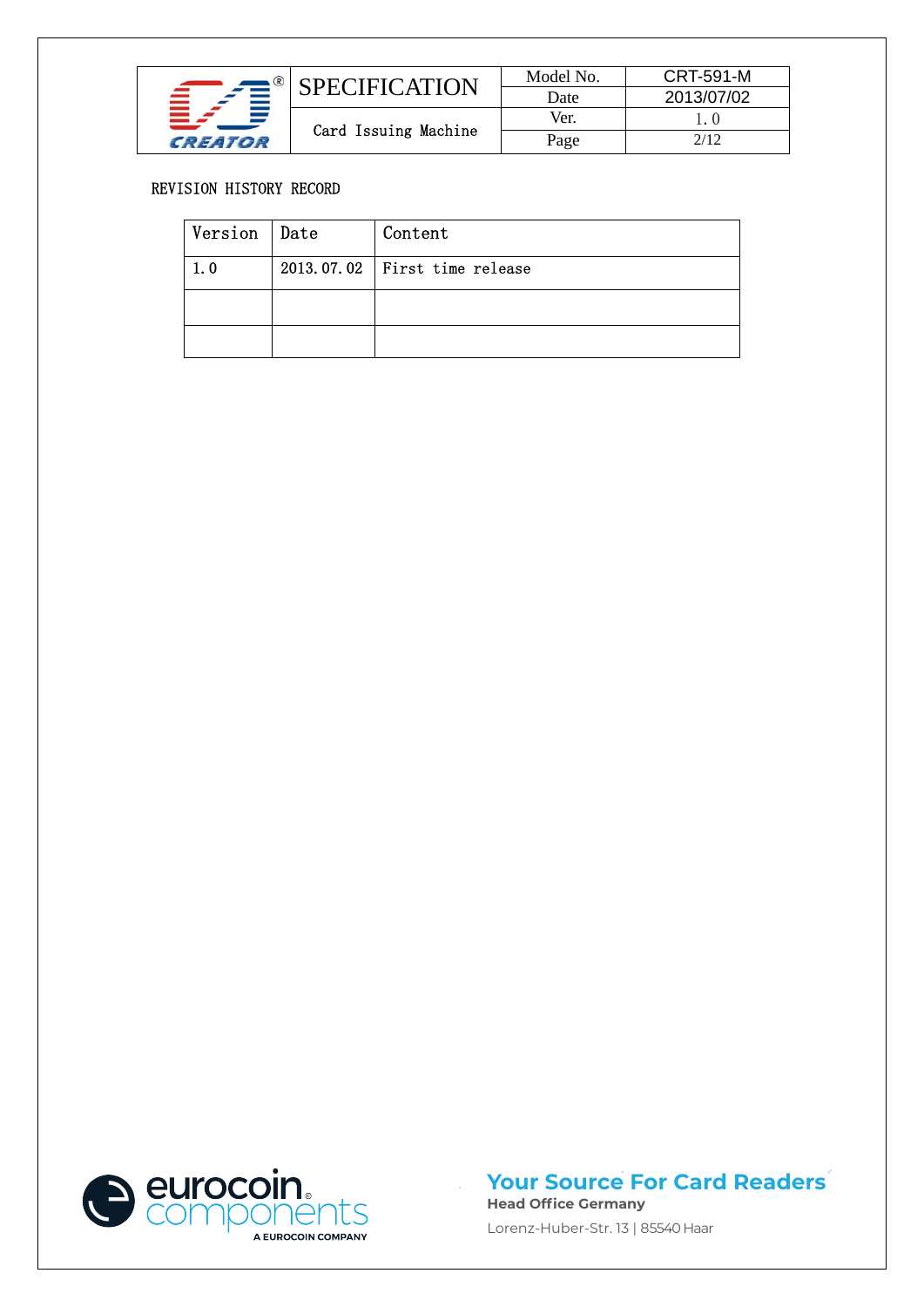

### Main structure:



Warn: Over DC 30V is prohibited, it may cause device damage! !!



**Your Source For Card Readers Head Office Germany** Lorenz-Huber-Str. 13 | 85540 Haar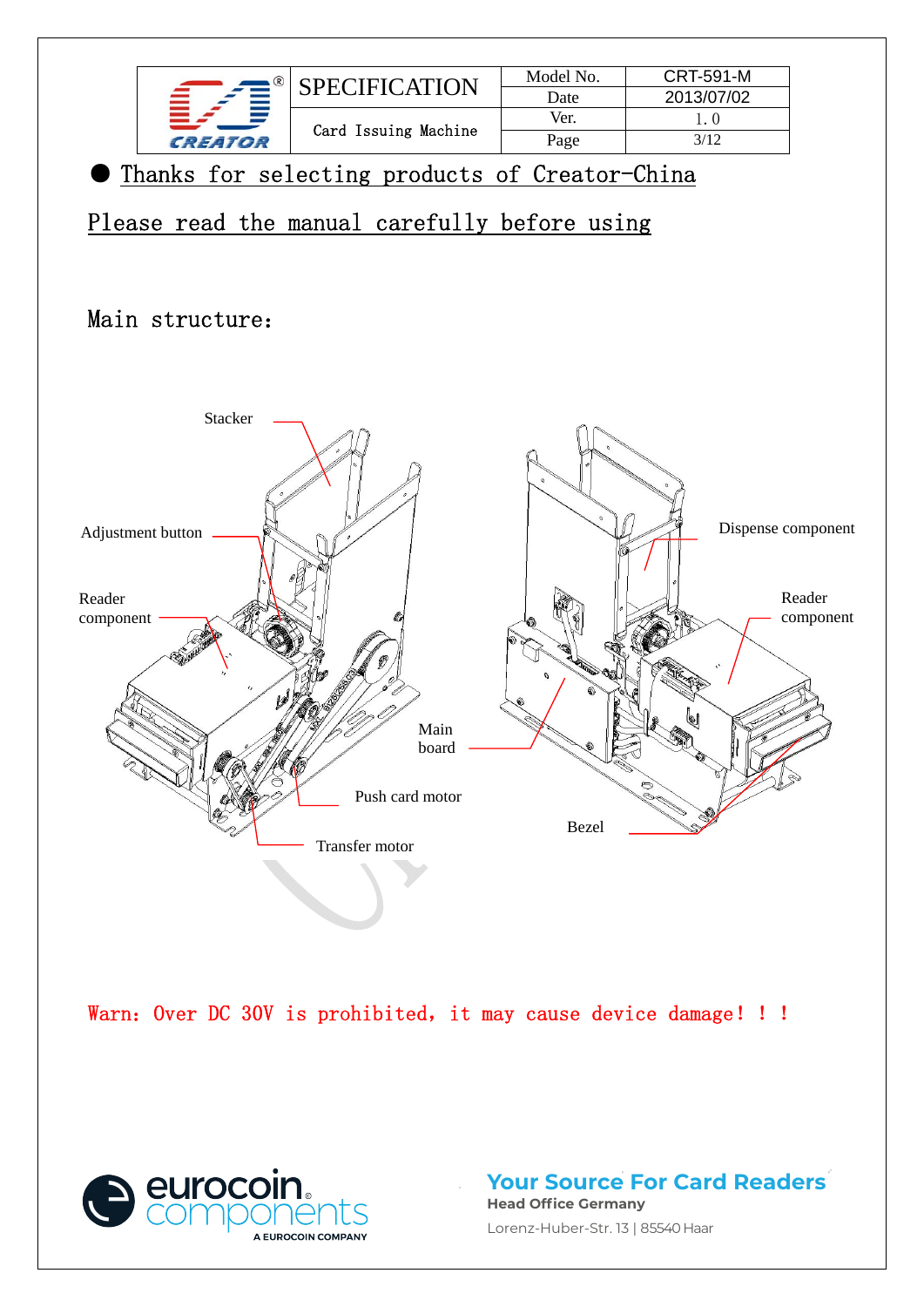

## **CONTENT**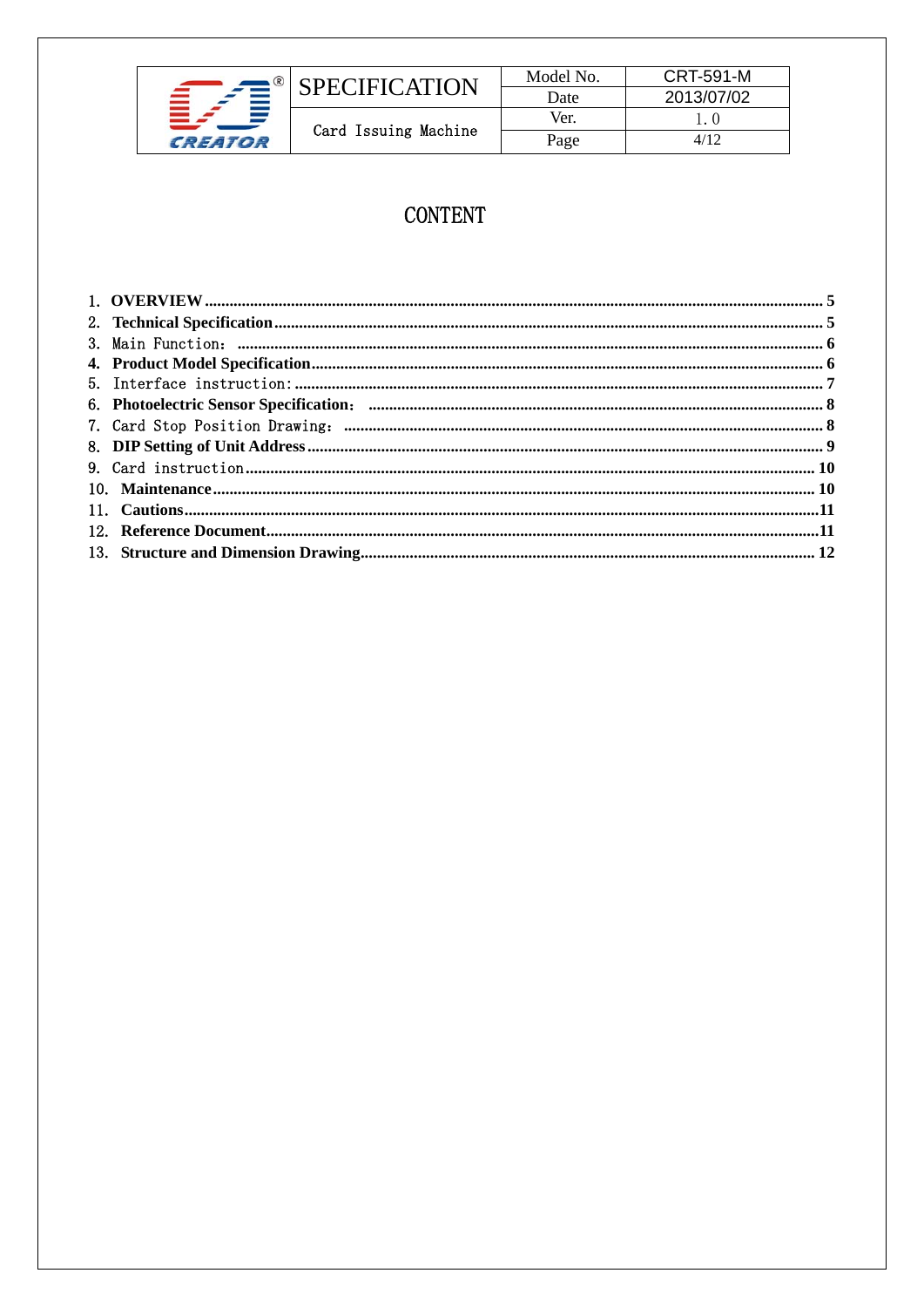|         | <b>SPECIFICATION</b> | Model No. | <b>CRT-591-M</b> |
|---------|----------------------|-----------|------------------|
|         |                      | Date      | 2013/07/02       |
|         |                      | Ver.      |                  |
| CREATOR | Card Issuing Machine | Page      | 5/12             |

#### 1. OVERVIEW

This product is a card issuing machine with IC/RF card reader, has the following features:

- 1) With the functions of card dispense, retract, accept from front, prohibit from front.
- 2) Card-Empty, Pre-card empty detection with audible alarm.
- 3) Two method of retract card: Error card bin and path (By removing the bars on the bottom)
- 4) RS-232C communication method, support multi-communication.
- 5) With RF/IC card read  $&$  write, one SIM socket, support SIM card read  $&$  write;
- 6) One of the most compact card issuing machines with IC/RF card module.

### 2. Technical Specification

| <b>ITEM</b>                | Specification                                                                                                                                                                               |  |  |  |  |
|----------------------------|---------------------------------------------------------------------------------------------------------------------------------------------------------------------------------------------|--|--|--|--|
| Power Supply               | DC 24V±5%                                                                                                                                                                                   |  |  |  |  |
| <b>Current Consumption</b> | Static current: 40mA<br>Normal work current: 600mA<br>Peak current: 2.0A                                                                                                                    |  |  |  |  |
| Communication<br>Interface | RS-232C, support multi-communication                                                                                                                                                        |  |  |  |  |
| Card read&write Type       | Serial port support IC &RF card Read & Write                                                                                                                                                |  |  |  |  |
| <b>Card Dimensions</b>     | Width:53.92 $\sim$ 54.18 mm, Lenth:85.47 $\sim$ 85.90 mm, Thickness:0.76±0.08mm (be<br>available for Braille card)                                                                          |  |  |  |  |
| Weight                     | About 2.0 Kg (without accessories and package)                                                                                                                                              |  |  |  |  |
| <b>Set Dimension</b>       | Refer to structure and dimension drawings                                                                                                                                                   |  |  |  |  |
| Card loading               | Max Stacker capability 150 pcs (0.76mm card) (Extend is available)<br>Error card bin: Max capability 25±4pcs (0.76mm card)                                                                  |  |  |  |  |
| Card pre-empty detect      | $7-50\pm2pcs$<br>(Ex-work standard: 25±2pcs)                                                                                                                                                |  |  |  |  |
| Environment                | Operation: $-10^{\circ}\text{C} \sim 60^{\circ}\text{C}$ , 0~90 % RH (Without Condensing)<br>Storage: $-25^{\circ}\text{C} \sim 80^{\circ}\text{C}$ , $0 \sim 95$ % RH (Without Condensing) |  |  |  |  |
| <b>MTBF</b>                | $\geq 100,000$ hr (only electric parts), note: 250 times/day, 25days/month, 300hr/month                                                                                                     |  |  |  |  |
| IC Card standard           | Compliant ISO7816 standard<br>$(AT24C01, 24C02, \ldots, 24C256; SLE4442, SLE4428; CPU T=0/T=1)$                                                                                             |  |  |  |  |
| <b>RF</b> Card standars    | Compliant ISO14443-3(Mifare one: S50, S70, UL etc)<br>Compliant ISO14443-4 (TYPE A CPU: Mifare plus, Mifare desfire etc)<br>Compliant ISO14443-4 TYPE B CPU                                 |  |  |  |  |
| SIM Card standard          | Compliant ISO7816 standard CPU Card T=0/T=1                                                                                                                                                 |  |  |  |  |
| On-line download           | Support On Line ISP Download                                                                                                                                                                |  |  |  |  |
| RoHS standard              | Compliant RoHS standard                                                                                                                                                                     |  |  |  |  |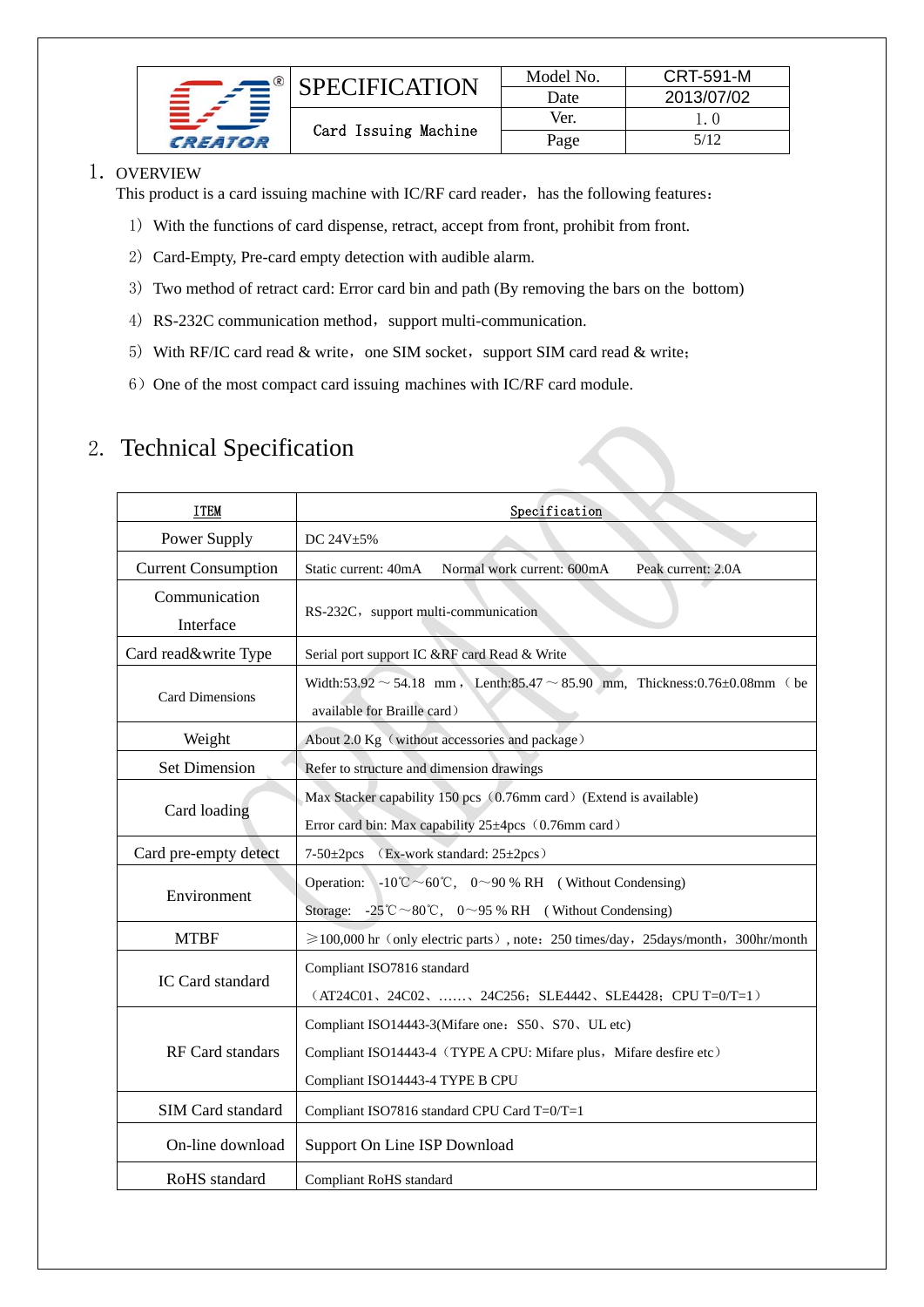|         | SPECIFICATION        | Model No. | <b>CRT-591-M</b> |
|---------|----------------------|-----------|------------------|
|         |                      | Date      | 2013/07/02       |
|         |                      | Ver.      |                  |
| CREATOR | Card Issuing Machine | Page      | 6/12             |

### 3. Main Function:

| Faulty<br>Ration<br>in                                                                             | IC card: Card read&write 1,000 times, error is less than one time (except Q card)   |
|----------------------------------------------------------------------------------------------------|-------------------------------------------------------------------------------------|
| read & write                                                                                       | (note: IC card is standard card)                                                    |
| Faulty ratio in                                                                                    | Dispense standard card 1,000 times, error is less than 1 time (note: standard card, |
| dispensing                                                                                         | $except$ manipulating)                                                              |
| Dispense speed                                                                                     | About $14.8 \text{cm/s}$                                                            |
|                                                                                                    | IC contact and press device: 500,000 cycles Min                                     |
| Life cycle<br>Transmission: 1000,000 times Min (card from stacker to card holding position or card |                                                                                     |
|                                                                                                    | error bin equal one time)                                                           |

# **4. Product Model Specification**



#### 4.1 **Accessory Description**:

| Name                                 | Material number   | Qty | Remark                 |
|--------------------------------------|-------------------|-----|------------------------|
| 571N block parts $\vert$ C17-571-006 |                   | 1   |                        |
| 571N card box                        | $C30 - 571 - 045$ | 1   | With side wall         |
| 4PIN power cable L14-333-153         |                   |     | 4PIN head, length 1.5m |
| RS232 cable                          | $L10-006-163$     |     | 3PIN head, length 1.6m |

4.2 4PIN power supply cable, shown as below figure:

|   |                | 红色<br>(red)    | 24V        |
|---|----------------|----------------|------------|
| Ξ | $\overline{2}$ | 黄色<br>(yel1ow) | 24V        |
| 3 | 3              | 黑色<br>(black)  | <b>GND</b> |
|   |                | 黑色<br>(black)  | GND        |
|   |                |                |            |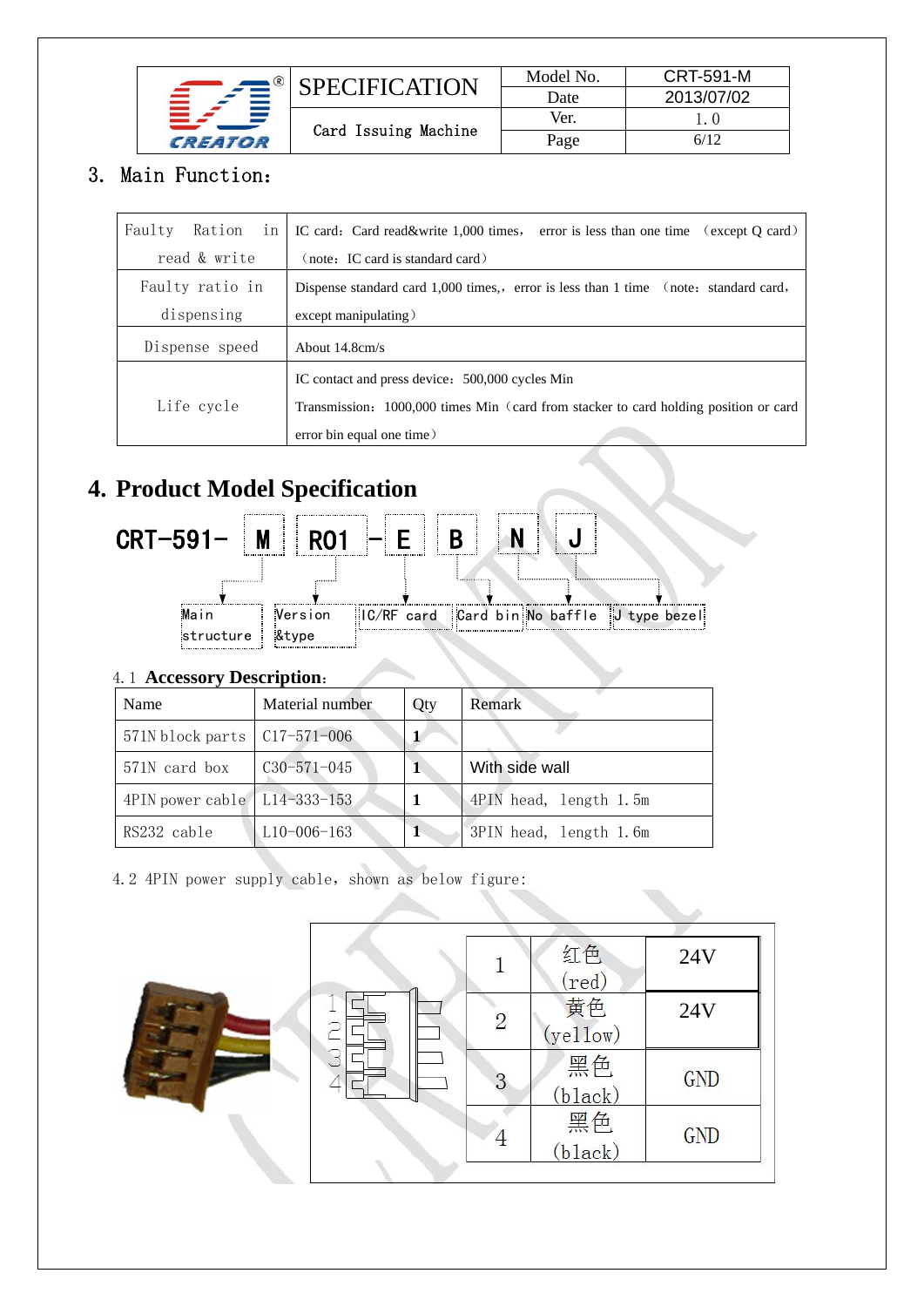

Figure 1 CRT-591-M main board interface



**Your Source For Card Readers Head Office Germany**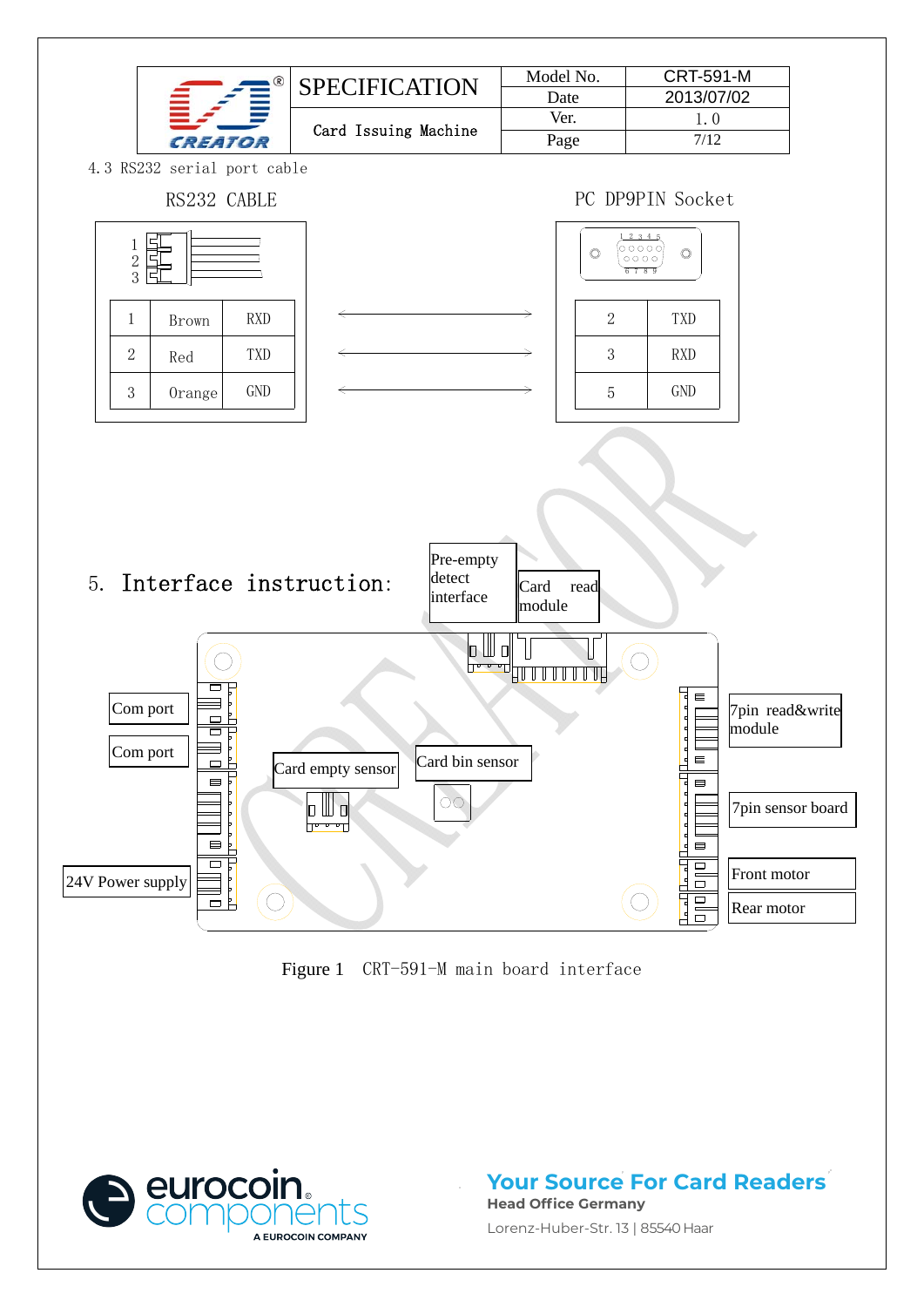

# 6. **Photoelectric Sensor Specification**:



7. Card Stop Position Drawing:

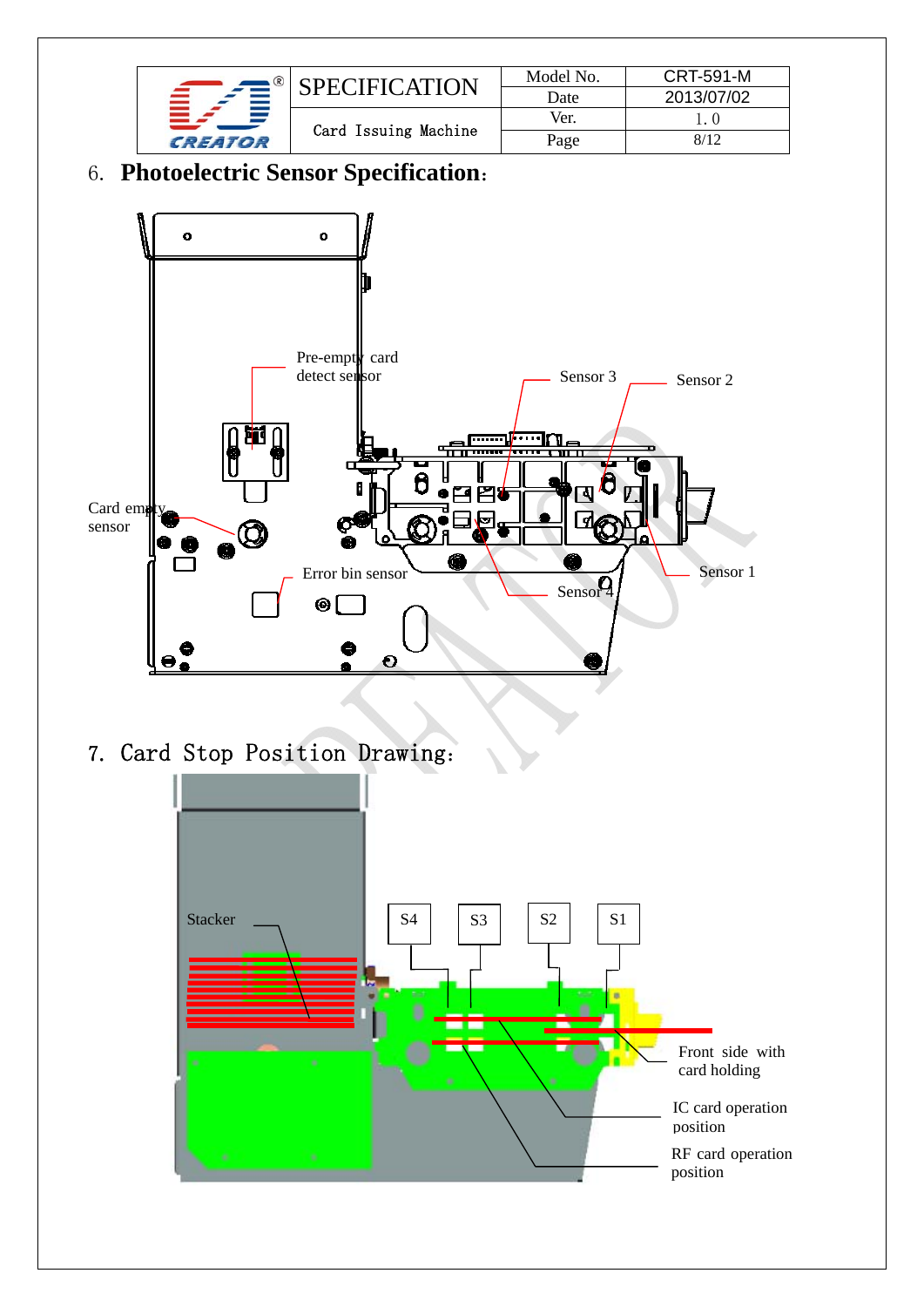

# 8. **DIP Setting of Unit Address** The following table shows the Dip setting of Unit Address.

|        |                |            | DIP switch       |              |             |
|--------|----------------|------------|------------------|--------------|-------------|
| Serial | $\overline{4}$ | 3          | $\boldsymbol{2}$ | $\mathbf{1}$ | <b>ADDR</b> |
| 0#     | ON             | ON         | ON               | <b>ON</b>    | 00H         |
| $1\#$  | ON             | ON         | ON               | <b>OFF</b>   | 01H         |
| 2#     | ON             | ON         | <b>OFF</b>       | ON           | 02H         |
| 3#     | ON             | ON         | <b>OFF</b>       | <b>OFF</b>   | 03H         |
| 4#     | ON             | <b>OFF</b> | ON               | ON           | 04H         |
| 5#     | ON             | <b>OFF</b> | ON               | <b>OFF</b>   | 05H         |
| 6#     | ON             | <b>OFF</b> | <b>OFF</b>       | ON           | 06H         |
| 7#     | ON             | <b>OFF</b> | <b>OFF</b>       | <b>OFF</b>   | 07H         |
| 8#     | <b>OFF</b>     | ON         | ON               | ON           | 08H         |
| 9#     | <b>OFF</b>     | ON         | ON               | <b>OFF</b>   | 09H         |
| 10#    | <b>OFF</b>     | ON         | <b>OFF</b>       | ON           | 0AH         |
| 11#    | <b>OFF</b>     | ON         | <b>OFF</b>       | <b>OFF</b>   | 0BH         |
| 12#    | <b>OFF</b>     | <b>OFF</b> | ON               | ON           | 0CH         |
| 13#    | <b>OFF</b>     | <b>OFF</b> | ON               | <b>OFF</b>   | 0DH         |
| 14#    | <b>OFF</b>     | <b>OFF</b> | <b>OFF</b>       | ON           | 0EH         |
| 15#    | <b>OFF</b>     | <b>OFF</b> | <b>OFF</b>       | <b>OFF</b>   | 0FH         |

Ex-work setting default address for single unit mode: 00H

Please set unique address to each device in multi communication, controlling each device by using corresponding address text from communication package.



**Your Source For Card Readers Head Office Germany**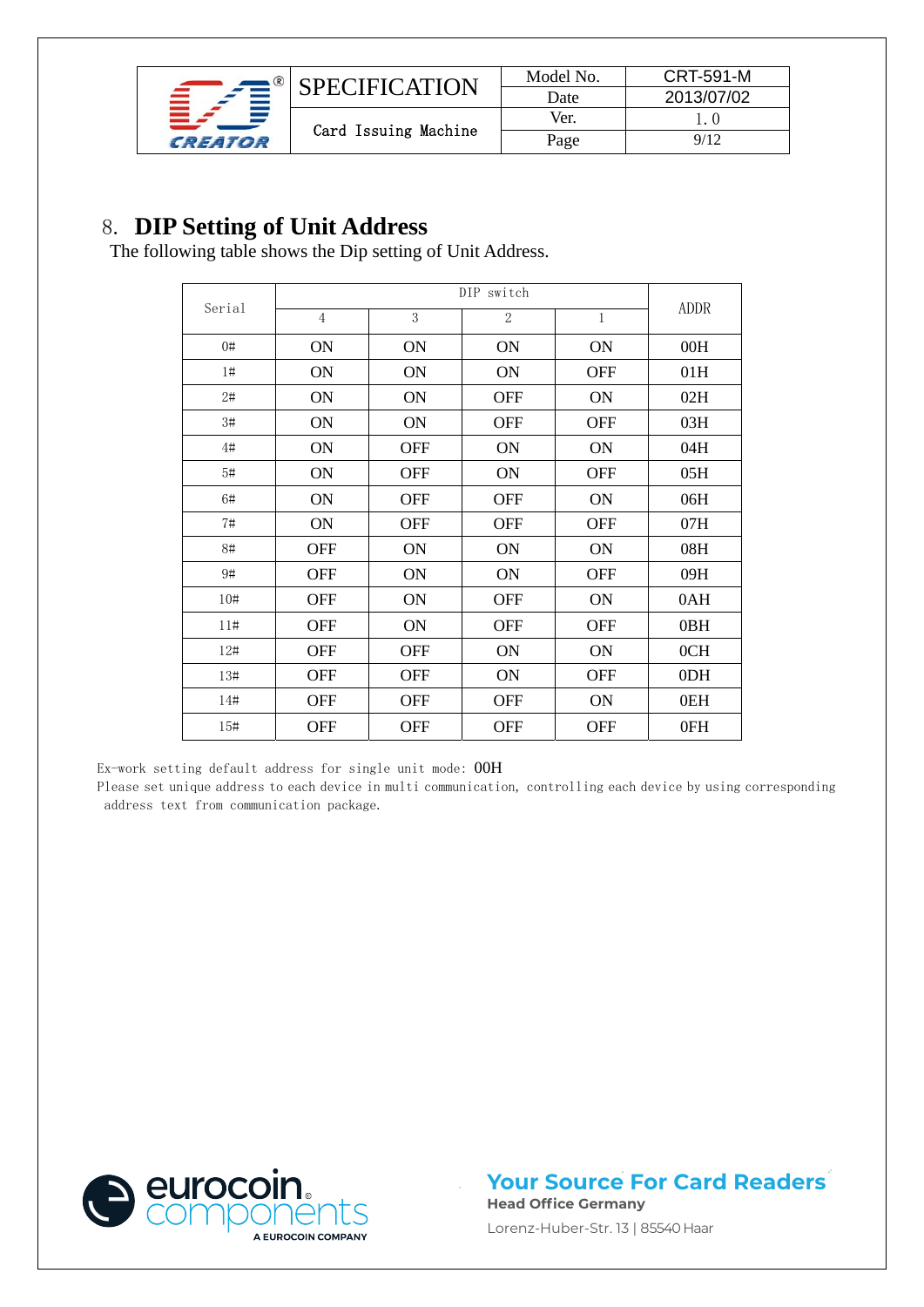|         | PECIFICATION         | Model No.<br>Date | <b>CRT-591-M</b><br>2013/07/02 |
|---------|----------------------|-------------------|--------------------------------|
|         |                      | Ver.              |                                |
| CREATOR | Card Issuing Machine | Page              | 10/12                          |

### 9. Card instruction

Default card thickness set in Ex-work is 0.8mm, range is:  $0.71 \sim 1.0$ . Note:

(1)MTBF in above table is based on standard card testing;

(2)Ignore the thickness of embossed card if emboss is complied with ISO standard. And embossment is always on the top and keeps to right of stacker (the shutter is on the forth) when issuing embossed cards.



### 10. **Maintenance**

After a long time usage, factors such as the machine's transportation mechanism wear and tear, dust on sensor, magnetic head, IC card contact will influence the performance of the machine, and hence it should be maintained on a constant basis.

Detail maintenance instruction is as following:

① Use a cleaning card or a cloth with alcohol to clean the card dispensing mechanism and card read/write mechanism. (To open the card read/write components please refer to chapter 12"Cautious")

② Pick out greasy card and deformed card, and clean the greasy card with soft cloth tapped cleaning alcohol. If the deformed card is unable to restore, it is necessary to replace this deformed card with normal one.

③ Keep card pre-empty sensor clean by soft cloth with cleaning alcohol.

④ Sensor maintenance: Use the sensor status inquiry command to examine sensors' status. When the reader is running under good condition, all its 10 sensor groups' status are 'OFF'; If any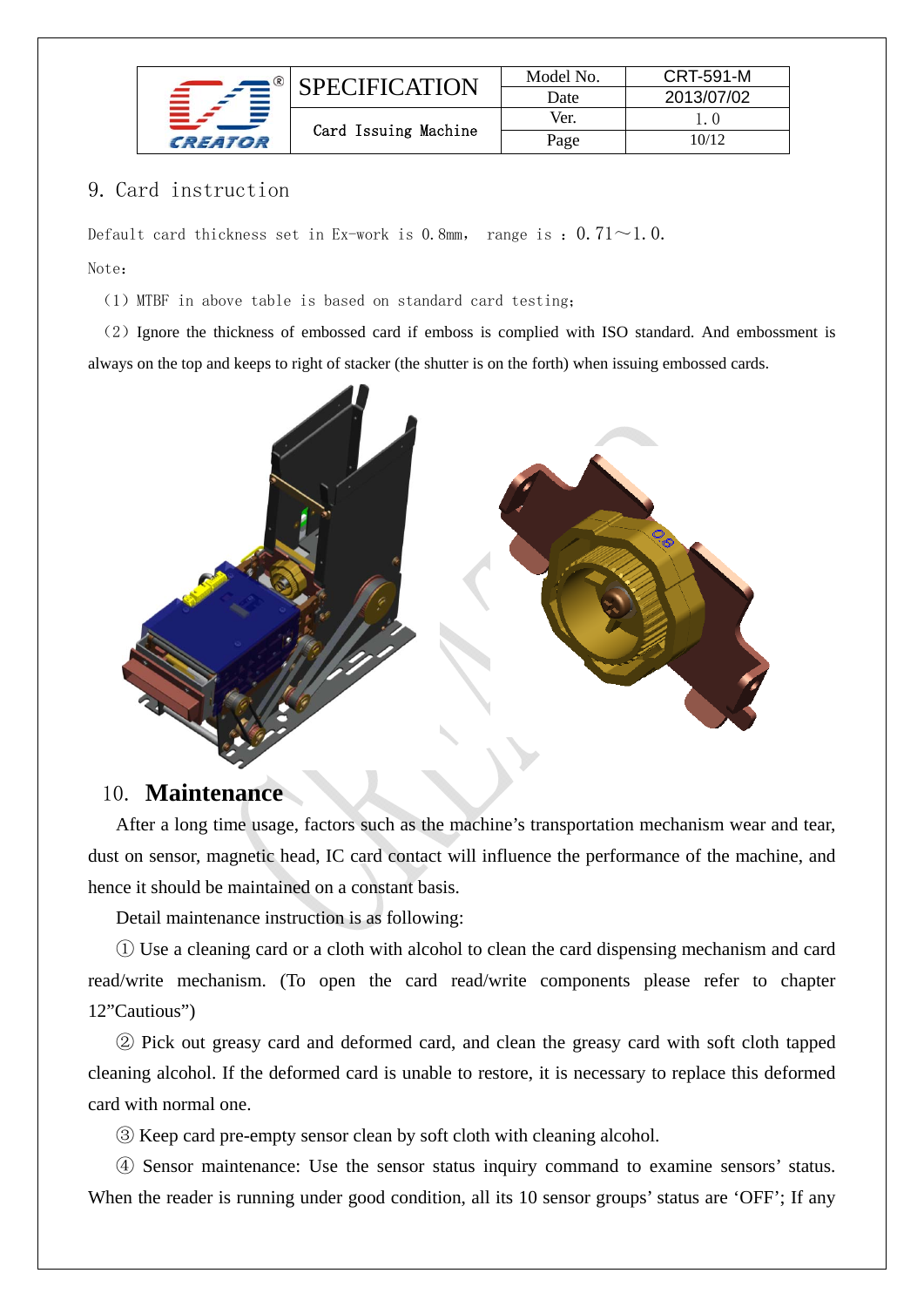|         | SPECIFICATION        | Model No. | <b>CRT-591-M</b> |
|---------|----------------------|-----------|------------------|
|         |                      | Date      | 2013/07/02       |
|         | Card Issuing Machine | Ver.      |                  |
| CREATOR |                      | Page      | 11/12            |

sensor group's status is 'ON', it is possible to be covered by dust; You can try to clean the sensor, especially this sensor group.

- ⑤ IC card contact maintenance: Clean the IC card contact if there is any dirty on them.
- ⑥ Transportation roll maintenance: Transportation roll should be check regularly and clean by

cleaning alcohol if there is any dirty.

### 11. **Cautions**

- 1) Before maintenances, make sure the power connection is cut off in order to avoid machine damage.
- 2) Pay attention to DIP specification, wrong DIP number will bring about no work and unknown status.
- 3) Prohibit warm plug in and out of connector. Warm plug will cause circuit damage.
- 4) Keep machine non-greasy, oily cohesive will deadly influence the performance of machine.
- 5) Pay attention to the IC card direction in stack. (See following picture)



6)Pay attention to the power off sequence, cut off power first and then cut off communication cable

## 12. **Reference Document**

- ① DLL
- ② DLL Specification and example
- ③ Communication protocol::CRT-591-M001